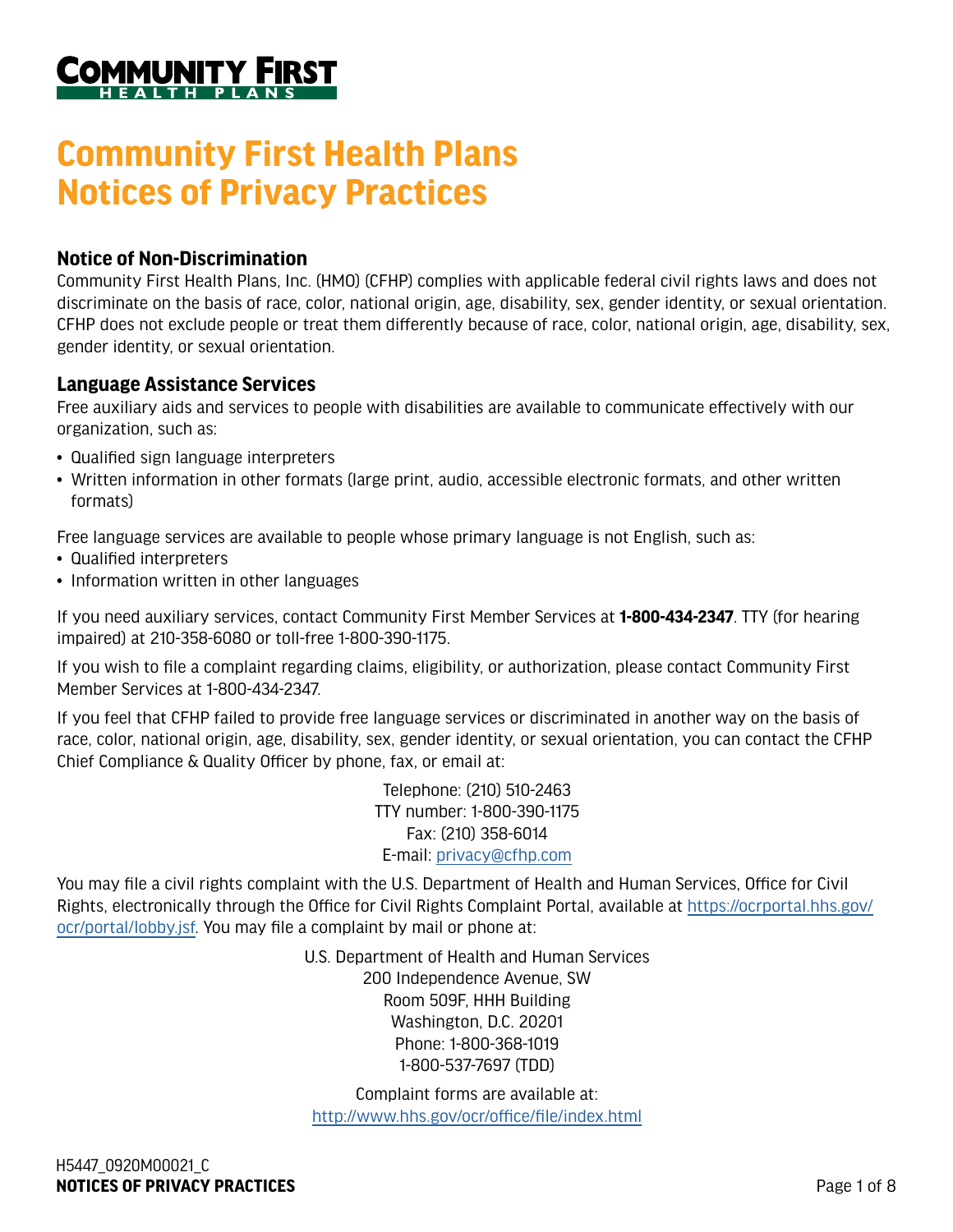## **Aviso de no discriminación**

Community First Health Plans (CFHP) cumple con las leyes federales de derechos civiles aplicables y no discrimina por motivos de raza, color, nacionalidad, edad, discapacidad, sexo, identidad de género u orientación sexual. CFHP no excluye a las personas ni las trata de manera diferente por motivos de raza, color, nacionalidad, edad, discapacidad, sexo, identidad de género u orientación sexual.

## **Servicios de asistencia lingüística**

CFHP proporciona asistencia gratuita y servicios a personas con discapacidades para comunicarse de manera eficaz con nuestra organización, como:

- Intérpretes de lenguaje de señas calificados.
- Información escrita en otros formatos (letra grande, audio, electrónicos accesibles y otros formatos).

CFHP también proporciona servicios lingüísticos gratuitos a personas cuyo idioma natal no es el inglés, como:

- Intérpretes calificados
- Información escrita en otros idiomas

Si usted necesita recibir estos servicios, comuníquese con el departamento de Servicios de Miembros de Community First llamando al **1-800-434-2347**. TTY (personas con discapacidad auditiva) al 210-358-6080 or llamada gratis 1-800-390-1175.

Si usted desea someter una queja relacionada a reclamos, elegibilidad o autorizaciones, favor de contactar al departamento de Servicios para Miembros de CFHP al 1-800-434-2347.

Si usted considera que CFHP fallo en proporcionarle estos servicios o lo discriminó de otra manera por motivos de origen étnico, color, nacionalidad, edad, discapacidad, sexo, identidad de género u orientación sexual, usted puede comunicarse con la Directora de Cumplimiento por teléfono, fax o correo electrónico al:

> Teléfono: (210) 510-2463 TTY: 1-800-390-1175 Fax: (210) 358-6014 Correo Electrónico: [privacy@cfhp.com](mailto:privacy%40cfhp.com?subject=)

También puede presentar una queja de derechos civiles ante el Departamento de Salud y Servicios Humanos, Oficina de Derechos Civiles, de manera electrónica a través del Portal de Quejas de Derechos Civiles, disponible en https://ocrportal.hhs.gov/ocr/portal/lobby.jsf. Usted puede someter una queja por correo electrónico o por teléfono al:

> U.S. Department of Health and Human Services 200 Independence Avenue, SW Room 509F, HHH Building Washington, D.C. 20201 1-800-537-7697 (TDD)

Puede obtener las formas de quejas en el sitio web: http://www.hhs.gov/ocr/office/file/index.html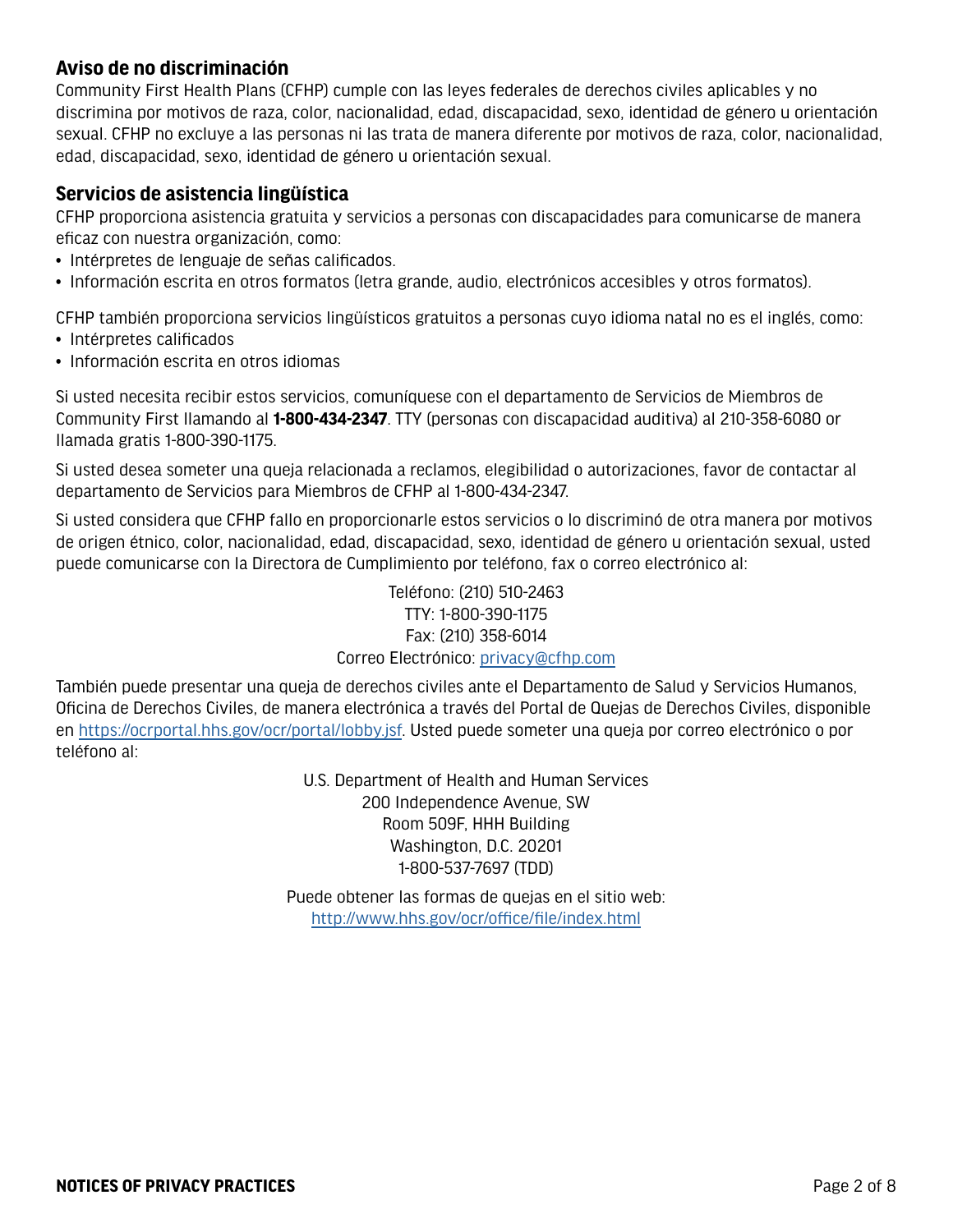## **Multi-Language Interpreter Services**

ATTENTION: If you speak English, language assistance services, free of charge, are available to you. Call 1-800-434-2347 (TTY: 1-800-390-1175).

ATENCIÓN: si habla español, tiene a su disposición servicios gratuitos de asistencia lingüística. Llame al 1-800-434-2347 (TTY: 1-800-390-1175).

CHÚ Ý: Nếu bạn nói Tiếng Việt, có các dịch vụ hỗ trợ ngôn ngữ miễn phí dành cho bạn. Gọi số 1-800-434-2347 (TTY: 1-800-390-1175).

注意:如果您使用繁體中文,可以免費獲得語言援助服務。請致電 1-800-434-2347 (TTY: 1-800-390-1175)。 주의: 한국어를 사용하시는 경우, 언어 지원 서비스를 무료로 이용하실 수 있습니다. 1-800-434-2347 (TTY: 1-800-390-1175)번으로 전화해 주십시오.

اذإ نتنك شدحتت ركذا،ةغللاا نإف ناامدخ اس مل اقدع وغللا ةي ونت ف كل فن اجمل ابلصت ارب مق 2347-300-434-1-600 مقد ت1ه مص ل لاو: 1175-390-800-1 :قطوح لم

434-2347 -600 ربخ :راد رگ| پآ را ود وب ےتل،ںیہ وت پآ وک نابز یک ددم یک تامدخ تفم ںیم بایتسد ںیہ ۔ لاک ک (1175-390-390) FTY: 1-800

PAUNAWA: Kung nagsasalita ka ng Tagalog, maaari kang gumamit ng mga serbisyo ng tulong sa wika nang walang bayad. Tumawag sa 1-800-434-2347 (TTY: 1-800-390-1175).

ATTENTION : Si vous parlez français, des services d'aide linguistique vous sont proposés gratuitement. Appelez le 1-800-434-2347 (ATS: 1-800-390-1175)

ध्यान द: यद आप हदी बोलते ह तो आपके लिए मुफ्त म भाषा सहायता सेवाएं उपलब्ध ह। 1-800-434-2347 (TTY: 1-800-390-1175) पर कॉल कर।

امش یار ب ناگیار تر وصب ینابز تالی،ست ،دینک یم وگتفگ یسر اف نابز مب رگیا :هجوت اب .دشاب یم م ارف (1175-390-390-117) 434-2347-434-760. دیریگب سامت

ACHTUNG: Wenn Sie Deutsch sprechen, stehen Ihnen kostenlos sprachliche Hilfsdienstleistungen zur Verfügung. Rufnummer: 1-800-434-2347 (TTY: 1-800-390-1175).

ध्यान दें: यद िआप हदिौ बोलते हैं तो आपके लएि मुफ्त में भाषा सहायता सेवाएं उपलब्ध हैं। 1-800-434-2347 (TTY: 1-800-390-1175) पर कॉल करें।

ВНИМАНИЕ: Если вы говорите на русском языке, то вам доступны бесплатные услуги перевода. Звоните 1-800-434-2347 (телетайп: 1-800-390-1175).

注意事項:日本語を話される場合、無料の言語支援をご利用いただけます。1-800-434-2347 (TTY:1-800-390-1175) まで、お電話にてご連絡ください。

ໂປດຊາບ: ຖາ້ວາ່ ທາ່ນເວາ້ົພາສາ ລາວ, ການບລໍກິານຊວ່ຍເຫອືດາ້ນພາສາ, ໂດຍບເສັງຄາ, ແມນ່ມພີອ້ມໃຫທ້ານ. ໂທຣ 1-800-434-2347 (TTY: 1-800-390-1175).

## **Medical Information Privacy Practices**

## **Your Information. Your Rights. Our Responsibilities.**

Community First Health Plans, Inc. (HMO) (CFHP) is required by law to protect the privacy of your health information. This notice describes how medical information about you may be used and disclosed and how you can get access to this information. Please review it carefully.

## **When it comes to your health information, you have certain rights.**

The term "health information" or "information" in this notice includes any information CFHP maintains that can reasonably be used to identify you, which relates to your physical or mental health condition, the health care you receive, or the payment for your health care.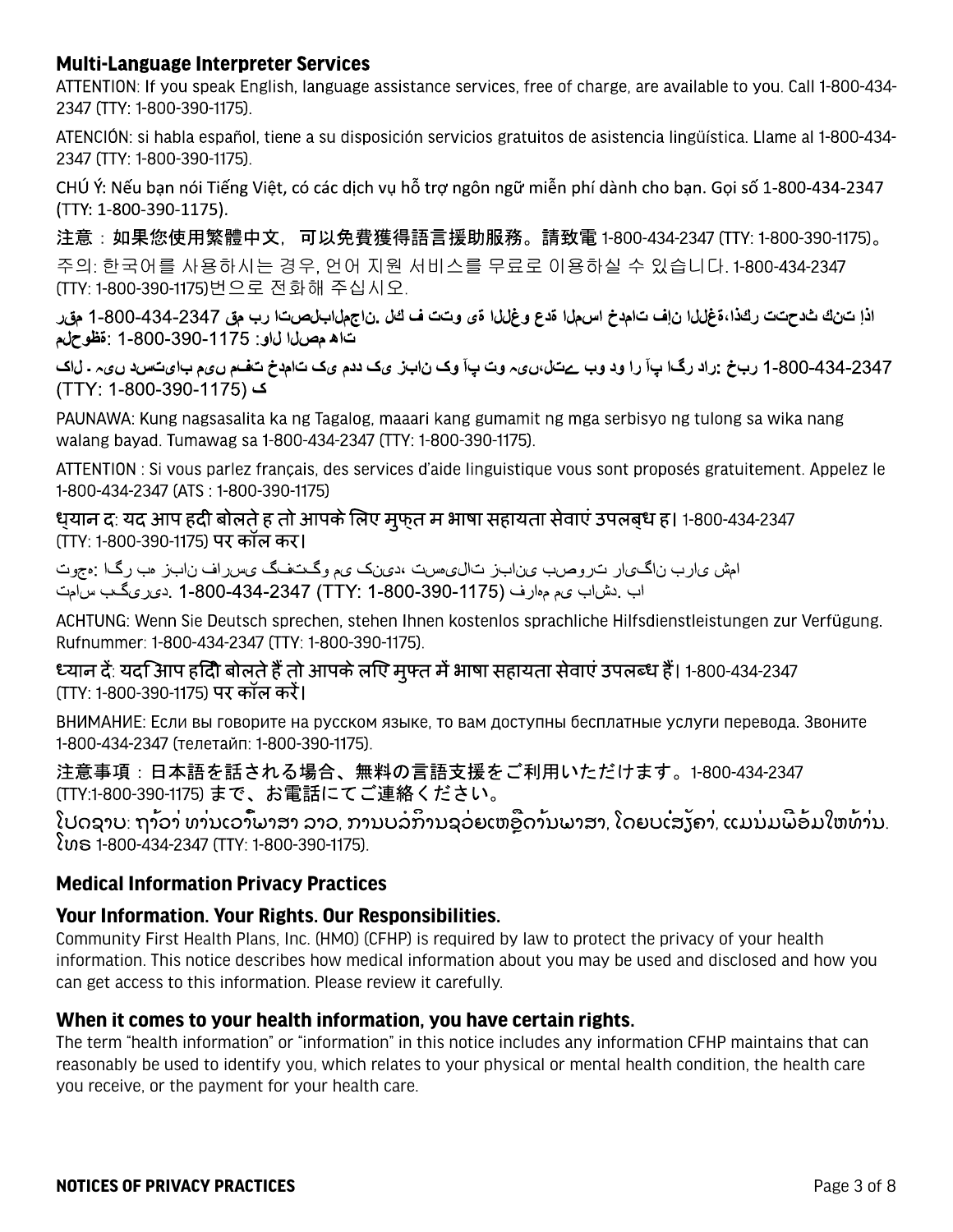## **This section explains your rights and some of our responsibilities to help you.**

Get a copy of your health and claims records

- You can ask to see or get a copy of your health and claims records and other health information we have about you. Ask us how to do this.
- We will provide a copy or a summary of your health and claims records, usually within 30 days of your request. We may charge a reasonable, cost-based fee.

Ask us to correct health and claims records

- You can ask us to correct your health and claims records if you think they are incorrect or incomplete. Ask us how to do this.
- We may say "no" to your request, but we'll tell you why in writing within 60 days.

Request confidential communications

- You can ask us to contact you in a specific way (for example, home or office phone) or to send mail to a different address.
- We will consider all reasonable requests and must say "yes" if you tell us you would be in danger if we do not.

Ask us to limit what we use or share

- You can ask us not to use or share certain health information for treatment, payment, or our operations.
- We are not required to agree to your request, and we may say "no" if it would affect your care.

Get a list of those with whom we've shared information

- You can ask for a list (accounting) of the times we've shared your health information for six years prior to the date you ask, who we shared it with, and why.
- We will include all the disclosures except for treatment, payment, health care operations, and certain other disclosures (such as any you asked us to make). Federal law does not require us to provide an accounting of disclosures to correctional institutions or law enforcement officials and certain other disclosures. We'll provide one accounting a year for free but will charge a reasonable, cost-based fee if you ask for another one within 12 months.

Get a copy of this privacy notice

• You can ask for a paper copy of this notice at any time, even if you have agreed to receive the notice electronically. We will provide you with a paper copy promptly.

Choose someone to act for you

- If you have given someone medical power of attorney or is your legal guardian, that person can exercise your rights and make choices about your health information.
- We will make sure the person has this authority and can act for you before taking any action.

File a complaint if you feel your rights are violated

- You can complain if you feel we have violated your rights by contacting us using the contact information below.
- You can file a complaint with the U.S. Department of Health and Human Services Office for Civil Rights by sending a letter to 200 Independence Avenue, S.W., Washington, D.C. 20201, calling 1-877-696-6775, or visiting www.hhs.gov/ocr/privacy/hipaa/complaints/.
- We will not retaliate against you for filing a complaint.

## **For certain health information, you can tell us your choices about what we share.**

If you have a clear preference for how we share your information in the situations described below, talk to us. Let us know what you want us to do, and we will follow your instructions.

In these cases, you have both the right and choice to tell us to:

• Share information with your family, close friends, or others involved in payment for your care.

#### **NOTICES OF PRIVACY PRACTICES Primering and a set of 8 and 20 and 20 and 20 and 20 and 20 and 20 and 20 and 20 and 20 and 20 and 20 and 20 and 20 and 20 and 20 and 20 and 20 and 20 and 20 and 20 and 20 and 20 and 20 and**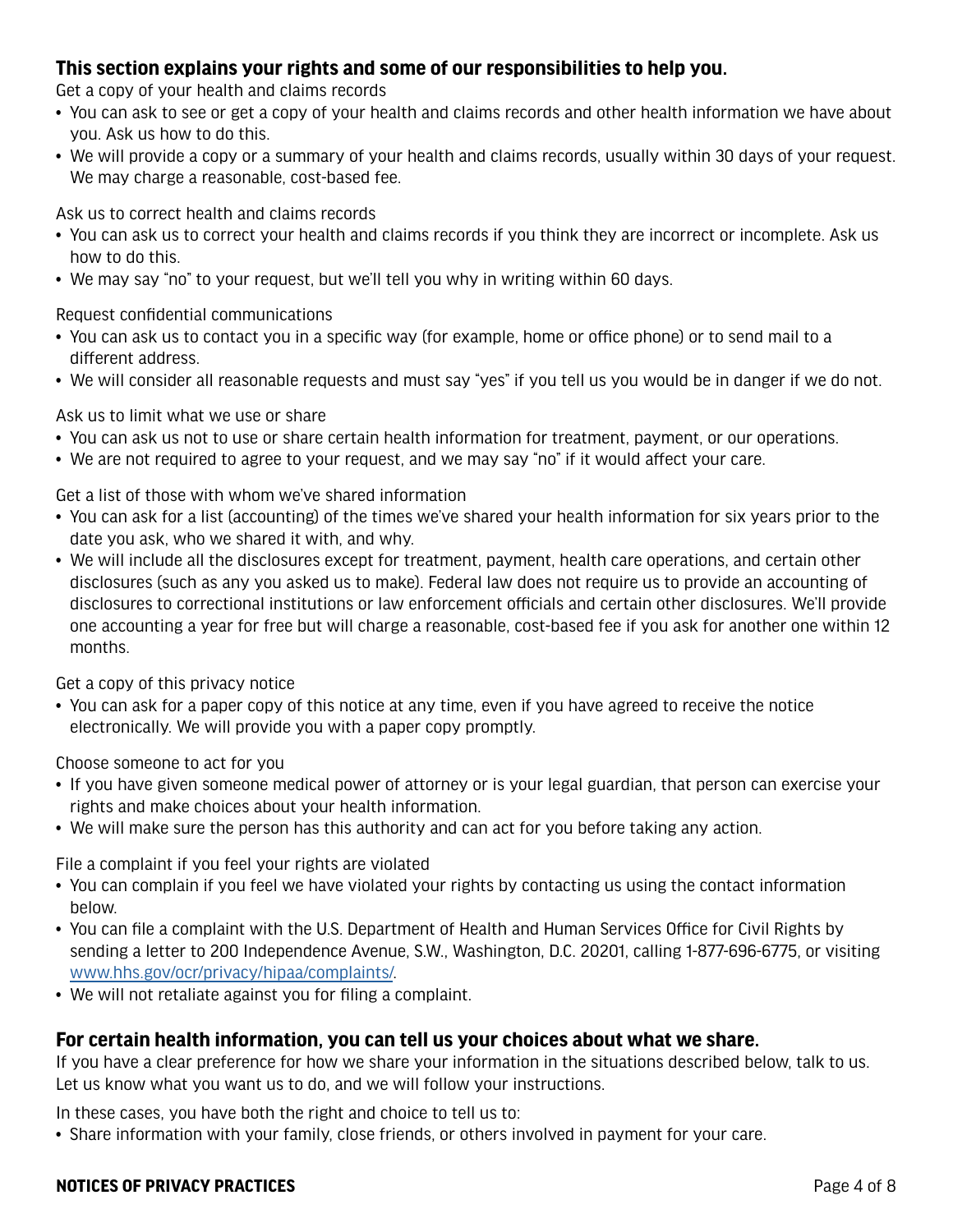- Share information in a disaster relief situation.
- Contact you for fundraising efforts.

*If you cannot tell us your preference, for example if you are unconscious, we may go ahead and share your*  information if we believe it is in your best interest. We may also share your information when needed to lessen a *serious and imminent threat to health or safety.*

In these cases, we never share your information unless you give us written permission:

- Marketing purposes
- Sale of your information

### **Our Uses and Disclosures**

CFHP collects and maintains oral, written, and electronic information to administer our business and provide products, services, and information of importance to health plan members. We maintain physical, electronic, and security procedure safeguards in the handling and maintenance of our members' information, in accordance with state and federal standards, to protect against risks such as loss, destruction, or misuse.

#### **How do we typically use or share your health information?**

We typically use or share your health information in the following ways.

Help manage the health care treatment you receive

- We can use your health information and share it with professionals who treat you and coordinate your care. **Example:** A doctor sends us information about your diagnosis and treatment plan to arrange additional services.
- We may share your health information with Business Associates that perform functions or services on our behalf if sharing the information is necessary. Business Associates are required by law to protect the privacy of your information. They are not allowed to use or disclose any information other than as specified in our contract and as permitted by federal law.
- We may provide your information on health-related programs or products, such as available treatments and programs or about health-related products and services, subject to limits imposed by law.
- We may use or disclose health information to send you reminders about your benefits or care, such as appointment reminders with providers who provide medical care to you.

Run our organization

• We can use and disclose your information to run our organization to provide and manage your health care coverage.

**Example:** We may suggest a disease management program to your doctor to help improve your health. We may analyze data to determine how we can develop better services for you.

• We may de-identify health information in accordance with applicable laws. After that information is deidentified, the information is no longer subject to this notice and may be used for any lawful purpose.

Pay for your health services

• We can use and disclose your health information as we pay for your health care services, for payment of premiums due to CFHP, to determine your coverage, including for subrogation or coordination of other benefits you may have.

**Example:** We may tell a doctor whether you are eligible for coverage and what percentage of the bill may be covered.

Administer your plan

• We may disclose your health information to your health plan sponsor for plan and administration. **Example:** Your company contracts with us to provide a health plan, and we provide your company with certain statistics to explain the premiums we charge. We may share other health information for plan administration purposes if the plan sponsor agrees to special restrictions on its use and disclosure of the information in

#### **NOTICES OF PRIVACY PRACTICES Primering and the extent of a set of 8**  $\overline{P}$  and  $\overline{P}$  and  $\overline{P}$  and  $\overline{P}$  and  $\overline{P}$  and  $\overline{P}$  and  $\overline{P}$  and  $\overline{P}$  and  $\overline{P}$  and  $\overline{P}$  and  $\overline{P}$  and  $\overline{P}$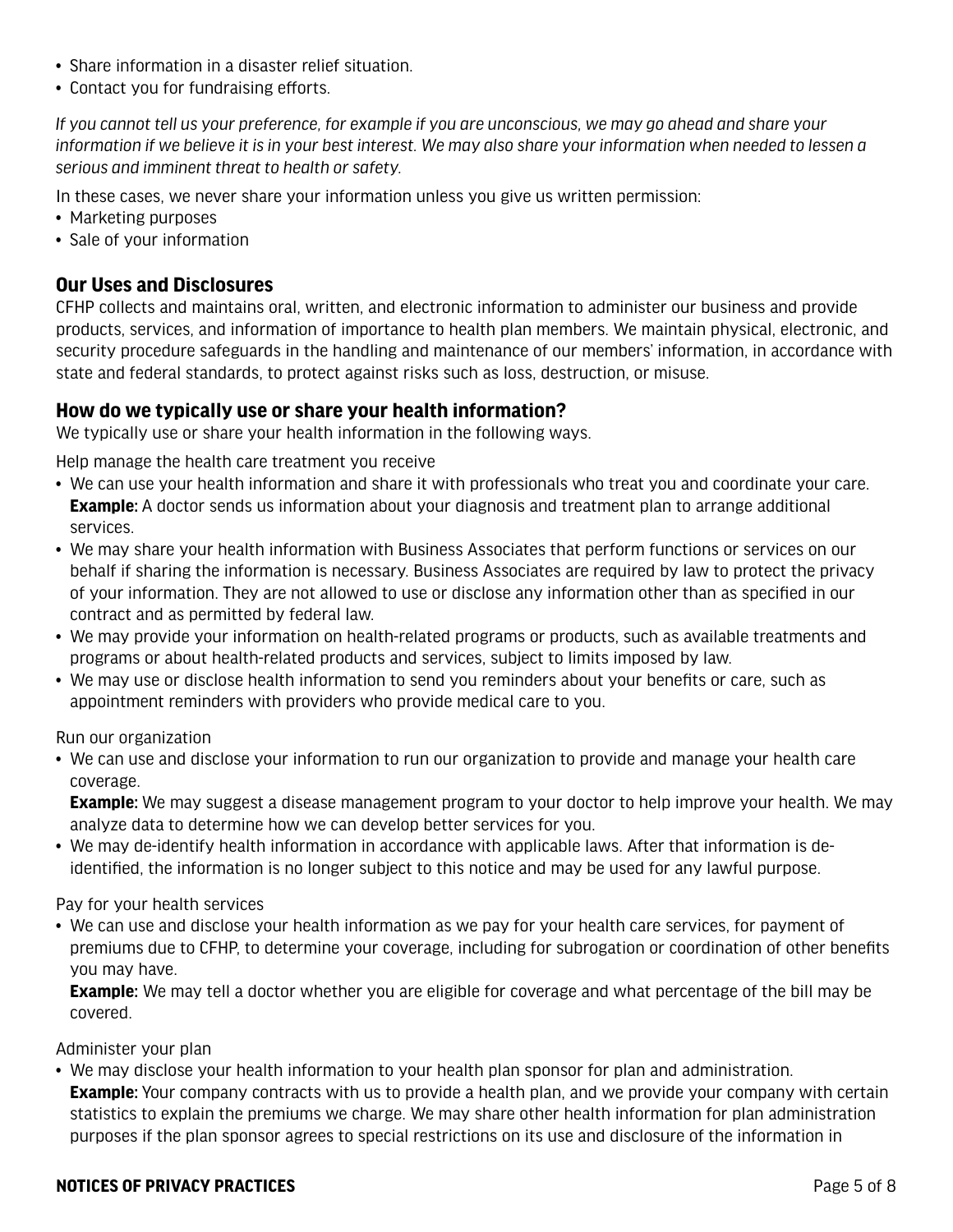accordance with federal law.

• We may disclose your health information for underwriting purposes. Genetic information will not be used or disclosed for this purpose.

## **How else can we use or share your health information?**

We are allowed or required to share your information in other ways – usually in ways that contribute to the public good, such as public health and research. We have to meet many conditions in the law before we can share your information for these purposes. For more information, see www.hhs.gov/ocr/privacy/hipaa/ understanding/consumers/index.html.

Help with public health and safety issues

- We can share health information about you for certain situations such as:
	- $\checkmark$  Reporting or preventing disease to a public health authority
	- $\checkmark$  Helping with product recalls
	- $\checkmark$  Reporting adverse reactions to medications
	- $\checkmark$  Reporting suspected abuse, neglect, or domestic violence
	- $\checkmark$  Preventing or reducing a serious threat to anyone's health or safety

Do research

• We can use or share your information for health research.

Comply with the law

• We will share information about you if state or federal laws require it, including with the Department of Health and Human Services if it wants to see that we are complying with federal privacy law.

To persons involved with your care

- We may use or disclose your health information to a person involved in your care or who helps pay for your care, such as a family member, when you are incapacitated or in an emergency, or when you agree or fail to object when given the opportunity. If you are unable to object, we will use our best judgment to decide if the disclosure is in your best interest.
- Special rules apply regarding when we may disclose health information to family members and others involved in a deceased person's care. We may disclose health information to any persons involved, prior to the death, in the care or payment for care of a deceased individual, unless we are aware that doing so would be inconsistent with a preference previously expressed by the deceased individual.

Respond to organ and tissue donation requests and work with a medical examiner or funeral director

- We can share health information about you with organ procurement organizations.
- We can share health information with a coroner, medical examiner, or funeral director when an individual dies.

Address workers' compensation, law enforcement, and other government requests

- We can use or share health information about you:
	- $\checkmark$  To comply with workers' compensation laws
	- $\checkmark$  For law enforcement purposes or with a law enforcement official
	- $\checkmark$  With health oversight agencies for activities authorized by law
	- $\checkmark$  For special government functions such as military, national security, and presidential protective services

Respond to lawsuits and legal actions

• We can share health information about you in response to a court or administrative order or a subpoena.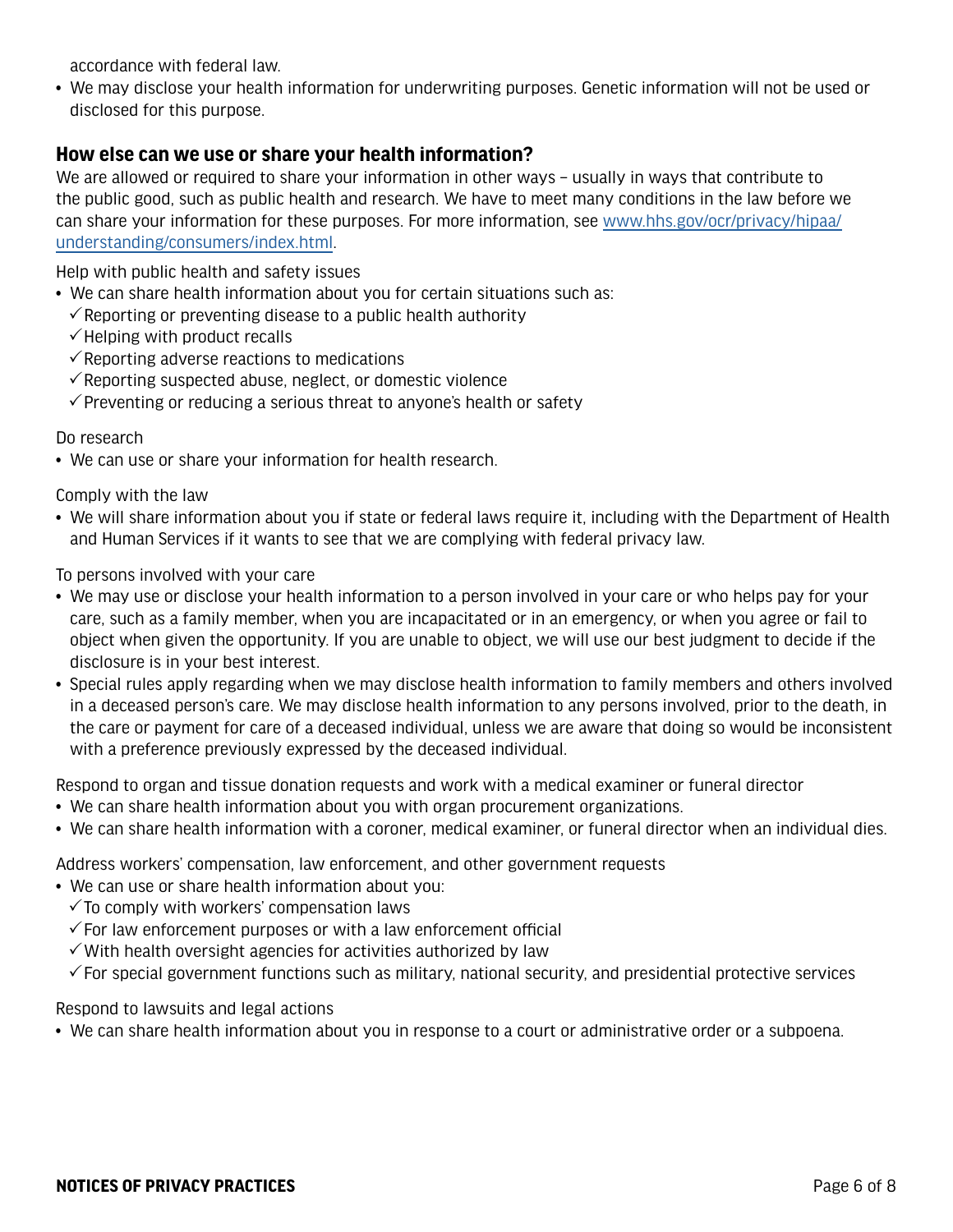## **Additional Restrictions Use and Disclosure**

Certain state and federal laws may require **special privacy protections that restrict the use and disclosure of certain health information, including highly confidential information about you.** These laws may protect the following type of information:

- Alcohol and substance abuse
- Biometric information
- Child or adult abuse or neglect and sexual assault
- Communicable diseases
- Genetic information
- HIV/AIDS
- Mental health
- Information about minors
- Prescriptions
- Reproductive health
- Sexually transmitted diseases

## **Our Responsibilities**

- We are required by law to maintain the privacy and security of your protected health information.
- We must follow the duties and privacy practices described in this notice and give you a copy of it.
- We will not use or share your information other than as described here unless you tell us we can in writing. If you tell us we can, you may change your mind at any time. Let us know in writing if you change your mind.
- If a use or disclosure of health information described in this notice is prohibited or materially limited by other laws that apply to us. It is our intent to meet the requirements of the more stringent law.
- We will let you know promptly if a breach occurs that may have compromised the privacy or security of your information.

For more information, see www.hhs.gov/ocr/privacy/hipaa/understanding/consumers/noticepp.html.

## **Changes to the Terms of This Notice**

We can change CFHP privacy practices and the terms of this notice. The changes will apply to all the information we have about you and the information we receive in the future. The new notice will be available upon request on our web site at www.cfhp.com, and we will mail a copy to you at the next annual distribution.

#### **For assistance about your rights or for a copy of this Privacy Notice:**

Member Services 1-800-227-2347

#### **To submit a written request:**

Community First Health Plans Attn: Member Services 12238 Silicon Drive, Suite 100 San Antonio, TX 78249

#### **For complaints:**

Community First Health Plans Attn: Privacy Officer 12238 Silicon Drive, Suite 100 San Antonio, TX 78249

Effective: 09/01/2020